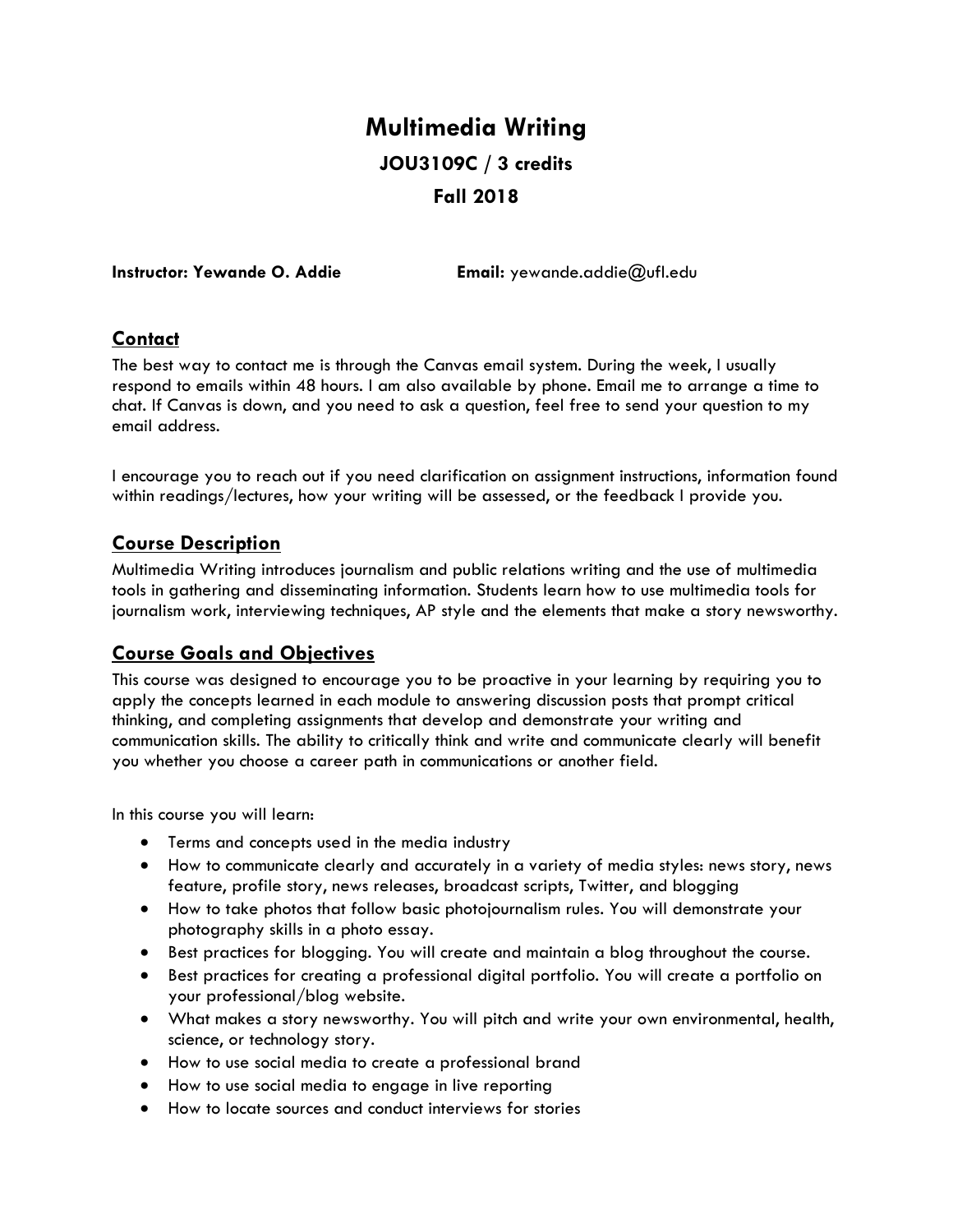- To edit your work, using correct spelling/grammar and following AP Style
- To provide constructive feedback to your classmates by participating in peer reviews
- To apply concepts learned through readings and lecture videos to complete assignments and engage on the discussion board with classmates.

## **Course Relation to Student Learning Outcomes in the College of Journalism and Communications**

Multimedia Writing provides you with the opportunity to develop and practice skills that are part of the core competencies of all majors in the college – conducting effective research, conducting interviews, writing in different media formats, developing a professional online brand, taking effective photographs, and demonstrating the ability to write with correct grammar and word use and using AP Style.

## **Course Format**

This course is delivered online in an asynchronous format. In other words, we have no scheduled meeting time. This can be convenient for you, but it also means that it is absolutely essential for you to be an organized, motivated student. The course will be managed through eLearning. You can access the course by logging into eLearning at [http://elearning.ufl.edu.](http://elearning.ufl.edu/)

## **Instructional Methods**

The course is designed to include a variety of approaches. The majority of modules include at least one video lecture. In some modules, guest speakers join us for lectures, and in some modules, we go on location, such as to the Innovation News Center and the Career Resource Center. Each module includes assigned readings and activities to be completed; such activities include practice writing assignments, quizzes, class discussions, and a major writing assignment for the module. The major writing assignment draws upon all that you have learned and practiced within the module. Some of these major assignments can become part of your professional portfolio.

## **Required Texts**

- Rich, Carole (2016). *[Writing and Reporting News: A Coaching Method](https://www.cengage.com/c/writing-and-reporting-news-a-coaching-method-8e-rich)* (8<sup>th</sup> edition). Boston, MA: Cengage Learning.
- Digital subscription to *The New York Times.* As a student at UF, you have access to a free digital subscription to *The New York Times.* To subscribe to *The New York Times*, follow the instructions below:
	- 1. Go to<https://my.ufl.edu/ps/signon.html>
	- 2. After signing in, select the Navigation Bar in the upper right corner (three stacked horizontal lines)
	- 3. Select "Main Menu"
	- 4. Select "Quick Links"
	- 5. Select "NY Times"
	- 6. Select "Subscribe Now" and follow subscription instructions.
	- 7. Verify email address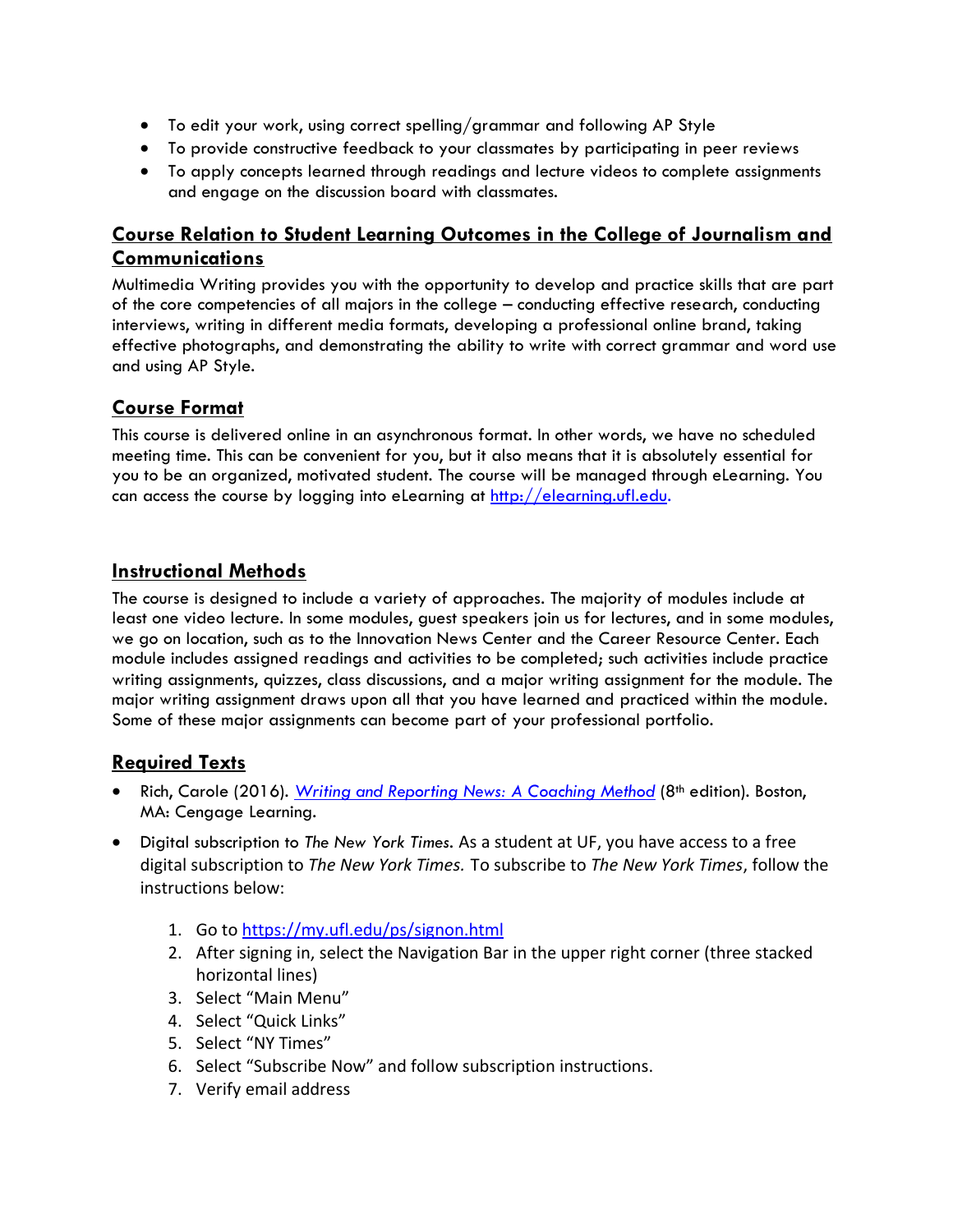#### 8. Access NY Times

• [Associated Press \(AP\) Stylebook](https://www.apstylebook.com/) (newest edition).

The AP Stylebook is published each year in the spring. Each edition includes new terms, changes in previous rules (such as changing from e-mail to email), and new guidelines for social media use. You may purchase the book in paperback or as an interactive e-book. To purchase the interactive e-book, go to:

[http://www.apstylebook.com.](http://www.apstylebook.com/)

• Other readings and resource materials are included in each module.

#### **Recommended Texts**

- Straus, J. (2014). *[The Blue Book of Grammar and Punctuation.](https://www.grammarbook.com/grammar_book.asp)* (11th edition). San Francisco, CA: **Wiley** 
	- $\circ$  Readings will be suggested from this text throughout the semester. At the end of the semester an extra credit assignment on grammar and punctuation will be offered.

# **POLICIES**

#### **Course Technology**

You will need reliable **Internet access and a reliable computer with Microsoft Word** (or other word-processing software that can generate a .doc or .docx file). If you do not submit your work through eLearning in the requested format, you will receive a zero on the assignment.

Check to see whether you have access to Microsoft Word through UF Apps [\(https://info.apps.ufl.edu/\)](https://info.apps.ufl.edu/)

#### **Notifications**

I will communicate regularly with the class and with you individually as needed. It is important that you log into Canvas daily to check for new announcements as well as check your Canvas email and review the feedback I have provided on your work. You may set up alerts to forward messages directly to your UF email address. To adjust your notification settings in Canvas, [follow](https://community.canvaslms.com/docs/DOC-10624)  [these guidelines.](https://community.canvaslms.com/docs/DOC-10624)

#### **Netiquette: Communication Courtesy**

All members of the class are expected to follow rules of common courtesy in all email messages, threaded discussions and chats. This includes corresponding with your classmates as well as with me, your instructor.

Not sure of netiquette guidelines? Review guidelines here: [http://teach.ufl.edu/wp](http://teach.ufl.edu/wp-content/uploads/2012/08/NetiquetteGuideforOnlineCourses.pdf)[content/uploads/2012/08/NetiquetteGuideforOnlineCourses.pdf](http://teach.ufl.edu/wp-content/uploads/2012/08/NetiquetteGuideforOnlineCourses.pdf)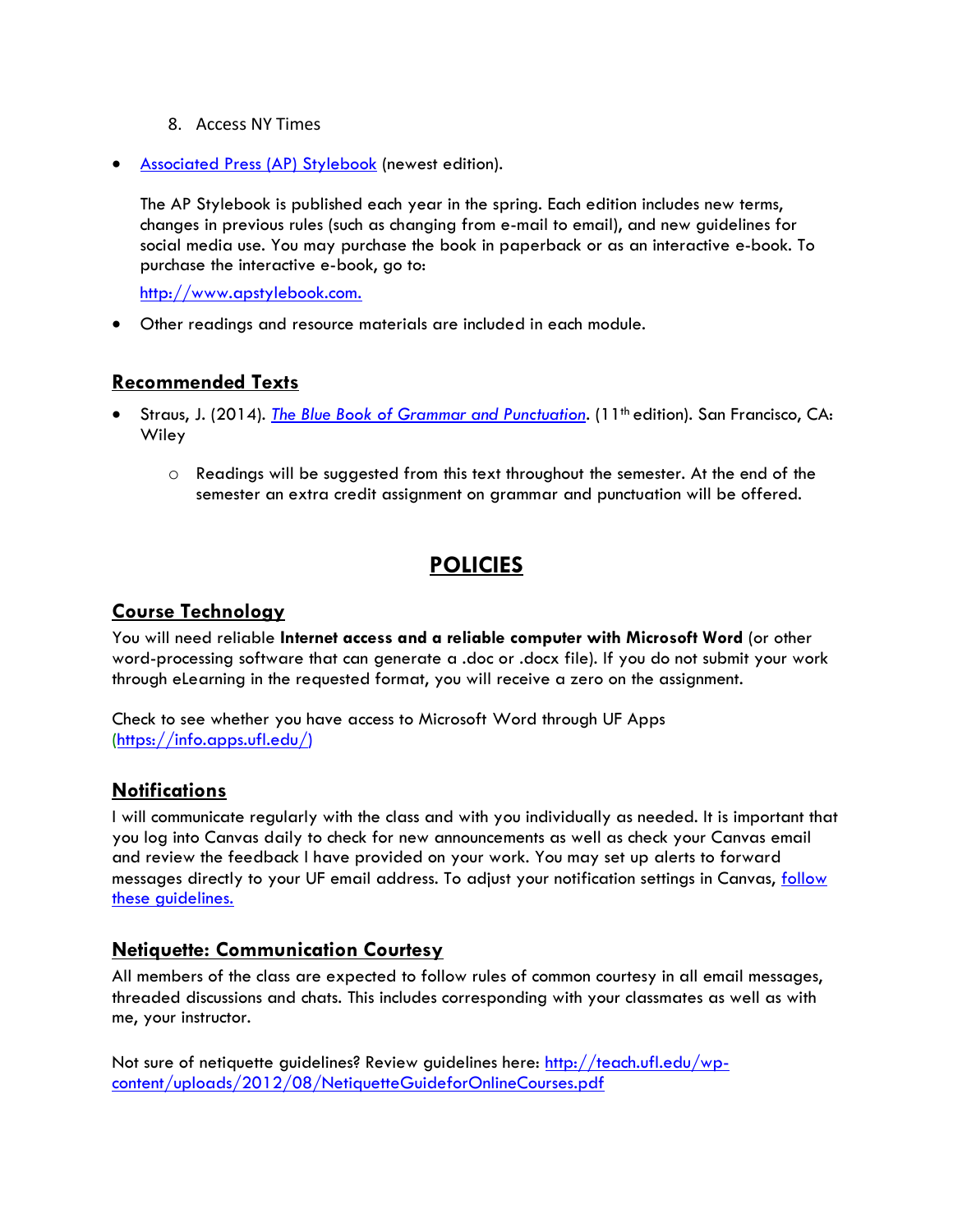#### **Deadlines**

You are responsible for completing numerous assignments throughout the semester. Do not let yourself fall behind! Deadlines are critical for communications professionals. You are expected to submit all assignments on time. Deadlines are given in Eastern Standard Time.

**Late assignments WILL ONLY be accepted in cases of documented emergencies, family emergencies, and technical issues, on a case-by-case basis. You MUST e-mail me, the instructor, within 24 hours of the assignment being due if you wish to request an extension or make-up of an assignment.**

Assignments that I have approved for late submission will be assigned a new due date. You must complete the assignment by the new due date; otherwise it will not be accepted and you will receive a grade of 0.

**You are responsible for checking to see whether your work has been submitted to Canvas.**

After you submit your work, information about your submission will appear. "I thought I had submitted the assignment," is not an acceptable excuse for missing a deadline.

## **Submitting Work, Receiving Feedback, and Discussing Grades**

You will submit your assignments in eLearning, and I will provide feedback meant to encourage you and help you improve.

Depending on the assignment, you will see feedback in one or more of the following ways:

- A summary comment
- Annotated comments that can be read in DocViewer
- A completed rubric
- An attached file in the summary comment box
- An announcement providing feedback to the class on an assignment

Read "[How do I view assignment comments from my instructor? \(Canvas\)](https://community.canvaslms.com/docs/DOC-10666-421254359)" for assistance with viewing feedback.

You are future communications professionals, and I have very high standards for your work. You will likely have a lot of errors at first; it's part of learning this style of writing. **You are strongly encouraged to ask me any questions you might have or talk about any struggles you experience. Don't wait!** The longer you put off getting help with the course, the harder it is to get back on track. **If you have specific questions or concerns about a grade on an assignment, discussion post, quiz, etc., you must email me within a week of the assignment being due.**

#### **Plagiarism**

**Plagiarism and cheating will not be tolerated. Any attempt to represent the work, ideas, or writing of someone else as your own is considered plagiarism and will result in failure of the assignment, and potentially of the course. Willful and blatant incidents of plagiarism will be handed over to the Office of the Dean to be punished in accordance with University Policy.** All work submitted for this class must be your original work. You may not reuse assignments created for other purposes, including other courses, and you may not use work created by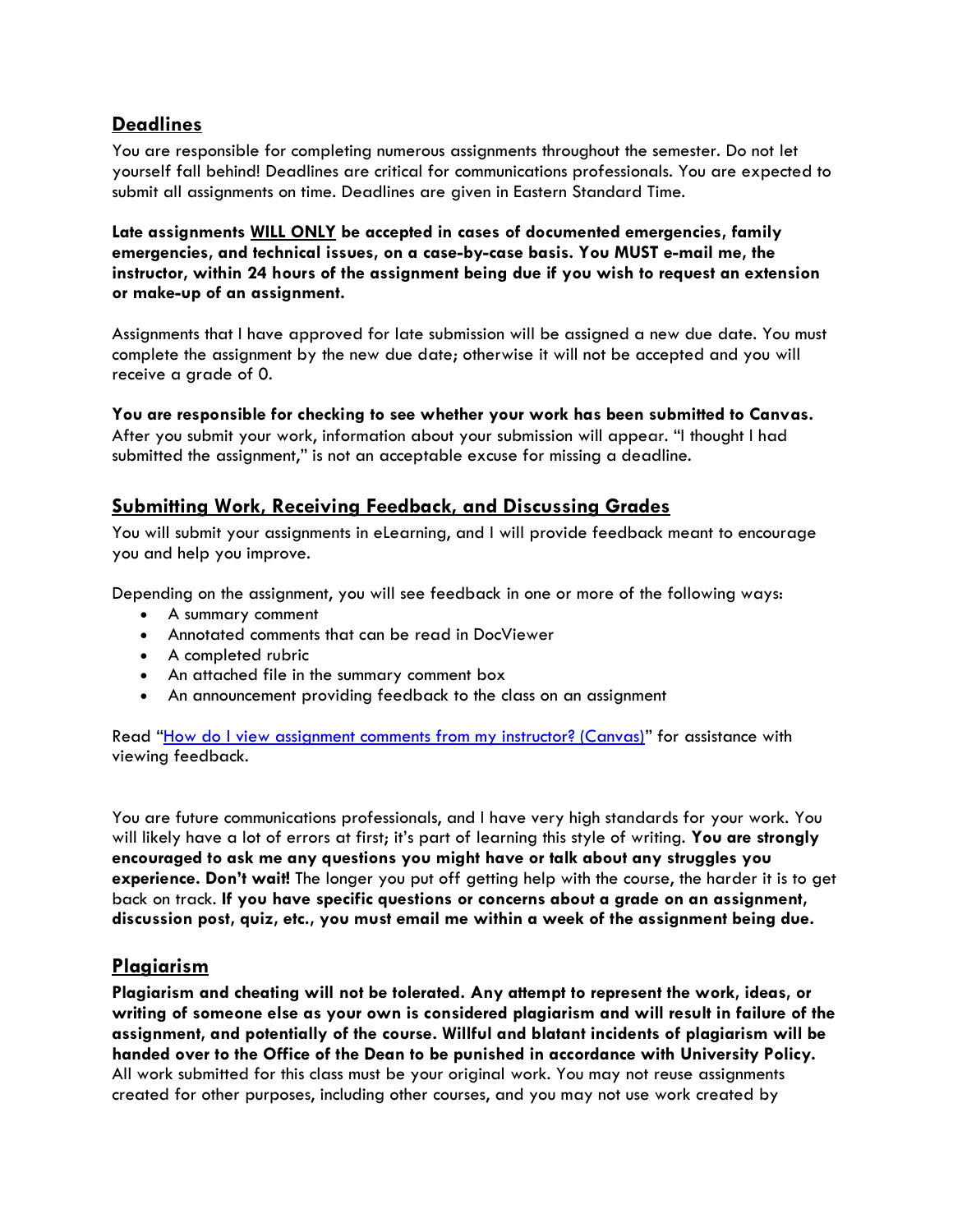someone else. When you use information (including images) from any source, you should cite the content appropriately. If you have any questions regarding this policy, ask me! "But I didn't know..." is not an excuse.

### **University Policy on Accommodating Students with Disabilities**

Students requesting accommodation for disabilities must first register with the Dean of Students Office [\(http://www.dso.ufl.edu/drc/\)](http://www.dso.ufl.edu/drc/). The Dean of Students Office will provide documentation to the student who must then provide this documentation to the instructor when requesting accommodation. You must submit this documentation prior to submitting assignments or taking the quizzes or exams. Accommodations are not retroactive, therefore, students should contact the office as soon as possible in the term for which they are seeking accommodations.

#### **University Policy on Academic Misconduct**

Academic honesty and integrity are fundamental values of the University community. Students should be sure that they understand the UF Student Honor Code at: <https://www.dso.ufl.edu/sccr/process/student-conduct-honor-code/>

## **GETTING HELP**

For issues with technical difficulties for eLearning in Canvas, please contact the UF Help Desk (A.K.A. UF's Hub and E-learning Support Services) at:

Email: [helpdesk@ufl.edu](mailto:helpdesk@ufl.edu) (or) [learning-support@ufl.edu](mailto:learning-support@ufl.edu) Phone: (352) 392-HELP (4357) FAQs for Students:<https://kb.helpdesk.ufl.edu/FAQs/E-Learning>

Other resources are available at<http://www.distance.ufl.edu/getting-help> for:

- Counseling and Wellness resources
- Disability resources
- Resources for handling student concerns and complaints
- Library Help Desk support

Should you have any complaints with your experience in this course please visit <http://www.distance.ufl.edu/student-complaints> to submit a complaint.

## **GRADING POLICIES**

Your grade in the course is based on completing several activities within each module.

Instructions will accompany each assignment, quiz, and discussion board you need to complete. A rubric will be provided for each assignment and discussion board; use the rubric as a checklist as you complete the assignment. **Please ask questions if you need clarification on the assignment or how you will be graded**.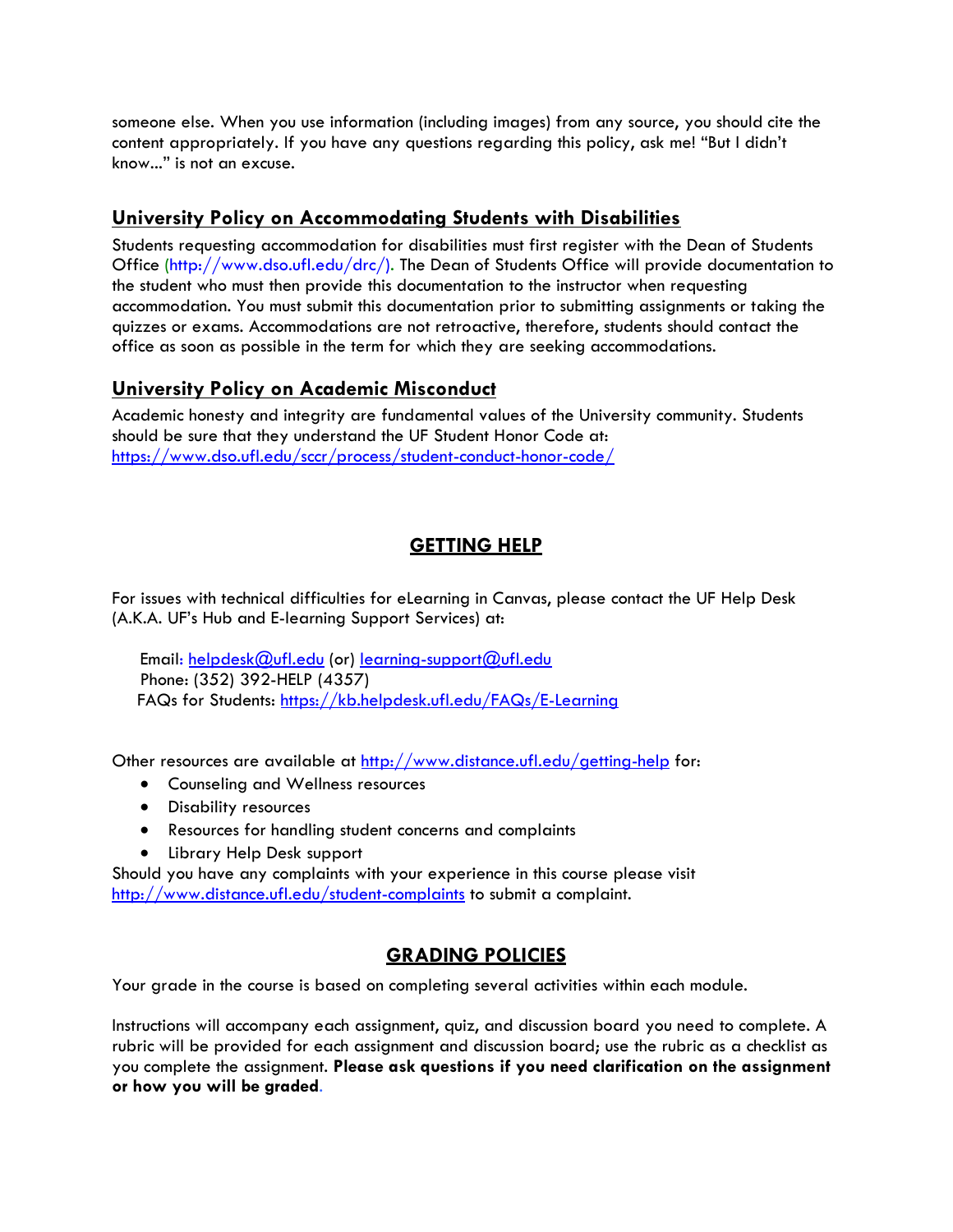Accuracy is a key component in each writing assignment. Accuracy of facts and careful editing of your own work are important qualities to set you apart from other writers. To help encourage careful editing of your own work, points will be deducted in each written assignment for typographical and grammar errors. In Module 3 you will start to receive deductions for AP Style errors and fact errors. Examples of fact errors include incorrect information, misspelling a proper noun and having an incorrect number. Each fact error is -20 points.

In working on your assignments, be sure to allocate time to carefully proofread your work. Some strategies to assist you in editing your work include:

- Reading your work aloud.
- Reading your work backwards (last line on the last page to first line on the first page) to catch misspellings/typos.
- Highlighting each proper noun and number to remind you to check each for accuracy.
- When you use a comma, ask yourself what the rule is for the comma's use to make sure a comma, in fact, is needed.

## **Grading Scale**

| $\mathsf{A}$   | 95-100 B- 80-82 D+ 67-69 |               |                                        |
|----------------|--------------------------|---------------|----------------------------------------|
| A -            | $90 - 94$ C+             | 77–79 D 63–66 |                                        |
| B+             | 87–89 C 73–76 D- 60–62   |               |                                        |
| B <sub>a</sub> |                          |               | $83 - 86$ C - $70 - 72$ E 59 and below |

## **COURSE SCHEDULE**

| Module         | Week(s)                                           | Topic                                                   | Assignments                                               |  |
|----------------|---------------------------------------------------|---------------------------------------------------------|-----------------------------------------------------------|--|
| Start          | $1/7 - 1/11$                                      | How to be a successful online student                   | Quiz: Syllabus<br>$\bullet$                               |  |
| Here           |                                                   |                                                         | DB: Introductions                                         |  |
|                |                                                   |                                                         | DB: Preparing to be an online student                     |  |
|                |                                                   |                                                         | Purchase textbooks and subscribe to<br>The New York Times |  |
|                | $1/14 - 1/18$                                     | <b>Storytelling and News Values</b>                     | DB: How do you get your news?<br>٠                        |  |
|                |                                                   |                                                         | DB: Distinguishing between factual and                    |  |
|                |                                                   |                                                         | opinion statements                                        |  |
|                |                                                   |                                                         | <b>AS: Qualities of News</b>                              |  |
| $\overline{2}$ | $1/21 - 1/25$<br>$(1/21$ Holiday:<br>MLK Jr. Day) | Story Organization and The Basic<br>News Story (Part 1) | Quiz: Current Events<br>$\bullet$                         |  |
|                |                                                   |                                                         | Quiz: AP Style Part 1                                     |  |
|                |                                                   |                                                         | DB: Find the focus of a story                             |  |
|                |                                                   |                                                         | AS: Practice Planning a Story<br>٠                        |  |
| 3              | $1/28 - 2/1$                                      | Story Organization and The Basic                        | Quiz: Current Events<br>$\bullet$                         |  |
|                |                                                   | News Story (Part 2)                                     | AS: Practice writing a hard-news story &                  |  |
|                |                                                   |                                                         | Peer Review                                               |  |
|                |                                                   |                                                         | AS: Write a hard-news story                               |  |
| 4              | $2/4 - 2/8$                                       | Writing<br>Leads (Part 1)                               | Quiz: Current Events<br>$\bullet$                         |  |
|                |                                                   |                                                         | DB: Write a summary lead for a fairy<br>tale              |  |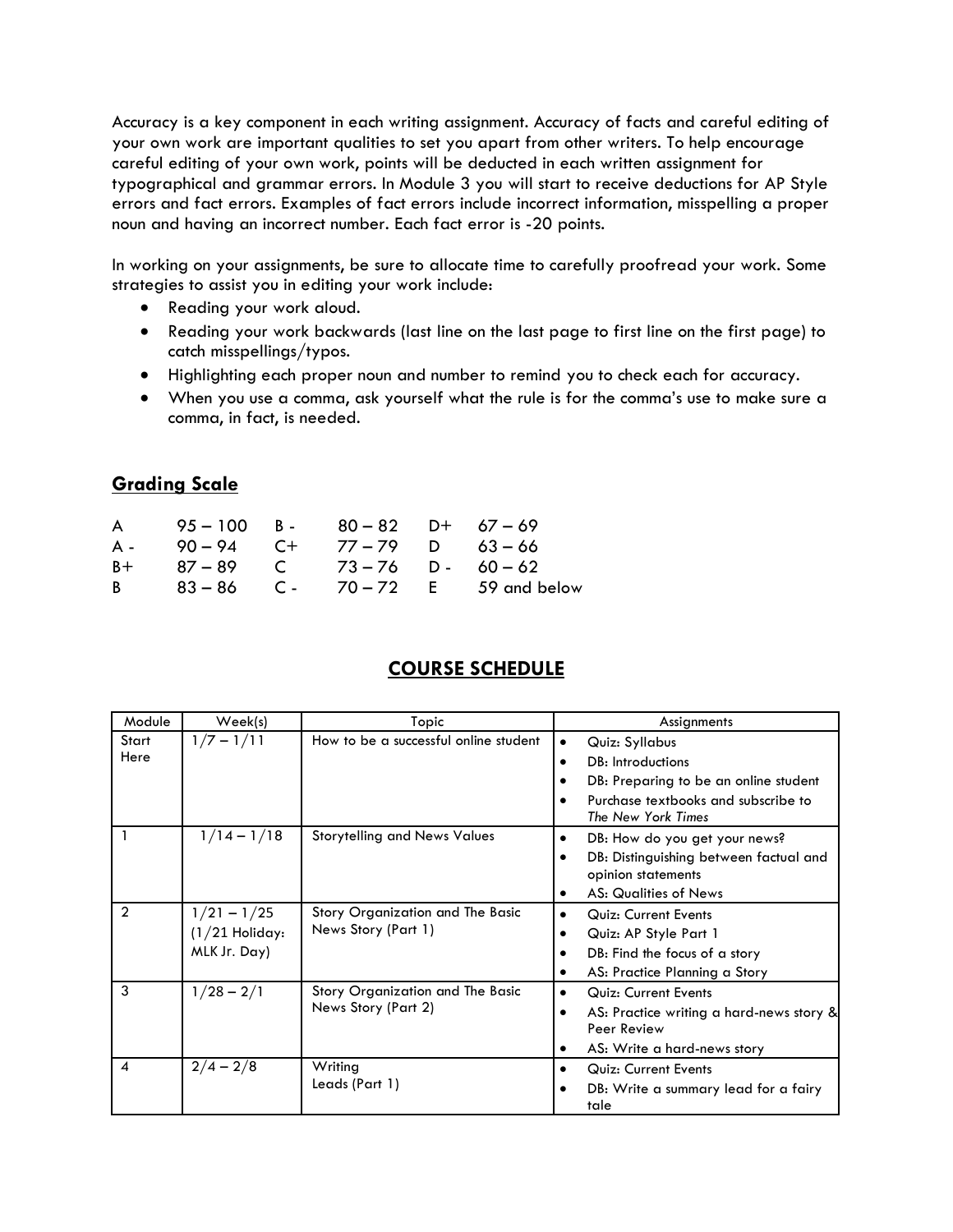|    |                                 |                                                   | $\bullet$<br>$\bullet$ | DB: Analyze and rewrite problem leads<br>AS: Identifying summary leads, soft |
|----|---------------------------------|---------------------------------------------------|------------------------|------------------------------------------------------------------------------|
|    |                                 |                                                   |                        | leads, and nut graphs                                                        |
| 5  | $2/11 - 2/15$                   | Writing Leads (Part 2)                            | $\bullet$              | Quiz: AP Style Part 2                                                        |
|    |                                 |                                                   |                        | Quiz: Current Events                                                         |
|    |                                 |                                                   |                        | AS: Practice writing a news-feature                                          |
|    |                                 |                                                   |                        | story & Peer Review                                                          |
|    |                                 |                                                   |                        | AS: Write a news-feature story                                               |
|    |                                 |                                                   |                        | Extra Credit AS: Multicultural Story                                         |
|    |                                 |                                                   |                        | Ideas                                                                        |
| 6  | $2/18 - 2/22$                   | Interviewing Techniques and Writing               | $\bullet$              | Quiz: Current Events                                                         |
|    |                                 | a Profile Story                                   | $\bullet$              | DB: Writing open-ended interview                                             |
|    |                                 |                                                   |                        | questions                                                                    |
|    |                                 |                                                   |                        | AS: Personal Profile Memo                                                    |
|    |                                 |                                                   |                        | AS: Practice Profile Story Workshop                                          |
|    |                                 |                                                   | ٠                      | AS: Profile Story                                                            |
| 7  | $\frac{2}{25} - \frac{3}{1}$    | Online Journalism and Writing for<br>Social Media | $\bullet$              | Quiz: Current Events                                                         |
|    |                                 |                                                   | ٠                      | DB: Blog pitch                                                               |
|    |                                 |                                                   |                        | DB: Multimedia and Story Structure in                                        |
|    |                                 |                                                   |                        | <b>Online News</b>                                                           |
|    |                                 |                                                   |                        | AS: Professional Portfolio and Blog                                          |
|    |                                 |                                                   |                        | Setup<br>AS: Set up a Twitter account and live-                              |
|    |                                 |                                                   |                        | tweet a current event                                                        |
|    | $3/4 - 3/8$                     | <b>SPRING BREAK</b>                               |                        | N/A                                                                          |
| 8  | $3/11 - 3/15$                   | Storytelling using Photography                    | $\bullet$              | Quiz: Current Events                                                         |
|    |                                 |                                                   |                        | <b>DB: Practice Writing Captions</b>                                         |
|    |                                 |                                                   | $\bullet$              | DB: Photo Essay Pitch                                                        |
|    |                                 |                                                   | ٠                      | AS: Photo Essay                                                              |
|    |                                 |                                                   | ٠                      | Continue to post to your blog.                                               |
| 9  | $3/18 - 3/22$                   | Reporting and Writing Your Own                    | $\bullet$              | Quiz: Current Events                                                         |
|    |                                 | Story                                             | $\bullet$              | DB: EHST Story Pitch                                                         |
|    |                                 |                                                   | $\bullet$              | AS: EHST Story                                                               |
|    |                                 |                                                   | ٠                      | Extra Credit AS: Reporting Simulation                                        |
|    |                                 |                                                   | ٠                      | Continue to post to your blog.                                               |
| 10 | $\frac{1}{3}/25 - \frac{3}{29}$ | Writing for Broadcast (Part 1)                    | $\bullet$              | Quiz: Current Events                                                         |
|    |                                 |                                                   |                        | <b>DB: Comparing Broadcast Stories</b>                                       |
|    |                                 |                                                   |                        | DB: Planning a Broadcast Story                                               |
|    |                                 |                                                   | ٠                      | AS: Print Story Versus a Broadcast Story                                     |
|    |                                 |                                                   | ٠                      | Continue to post to your blog.                                               |
| 11 | $4/1 - 4/5$                     | Writing for Broadcast (Part 2)                    | $\bullet$              | Quiz: Current Events                                                         |
|    |                                 |                                                   | $\bullet$              | DB: Write a Broadcast VOSOT                                                  |
|    |                                 |                                                   | $\bullet$              | AS: Write a Broadcast VO, VOSOT, &                                           |
|    |                                 |                                                   |                        | Package                                                                      |
|    |                                 |                                                   | $\bullet$              | Extra Credit AS: Selecting Sound Bites                                       |
|    |                                 |                                                   | $\bullet$              | Continue to post to your blog.                                               |
| 12 | $4/8 - 4/12$                    | Writing for Public Relations (Part 1)             | $\bullet$              | Quiz: Current Events                                                         |
|    |                                 |                                                   | $\bullet$              | DB: Pitch Kickstarter Product for News                                       |
|    |                                 |                                                   |                        | Release                                                                      |
|    |                                 |                                                   |                        | AS: Practice Writing a News Release &<br>Peer Review                         |
|    |                                 |                                                   |                        | AS: Writing a News Release for an                                            |